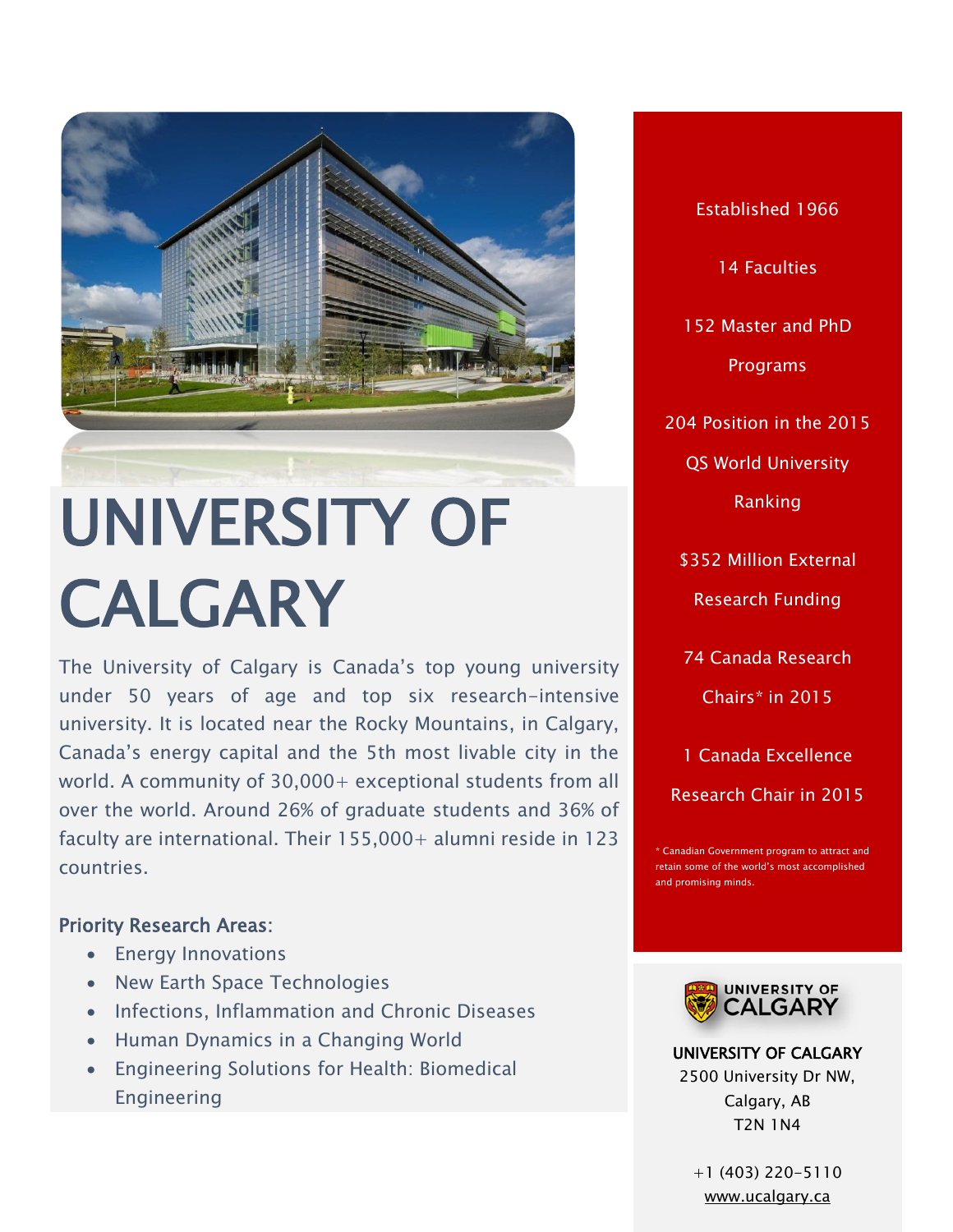# University of Calgary Highlights

The University of Calgary is Canada's top young university and is seventh among the top research universities in Canada. The community is made up of 30,000+ exceptional students from all over the world.

We are Canada's leading next-generation university – a living, growing and youthful institution that embraces change and opportunity with a can-do attitude.

We are located near the Rocky Mountains in Calgary, Canada's energy capital and the [fifth most livable city in the world.](http://www.economist.com/blogs/graphicdetail/2015/08/daily-chart-5)

The university offers an **Entrepreneurship and Innovation Option** for all graduate [students](http://haskayne.ucalgary.ca/hunter-centre/EI-Option) to develop the knowledge and skills that support the creation of new products and processes.

[Advancing Canadian Wastewater Assets \(ACWA\)](http://www.ucalgary.ca/acwa/) is a unique-in-the-world research partnership, tackling global remediation questions that nobody else can to ensure clean drinking water for the planet.

University of Calgary **biomedical researchers** are at the forefront of advancing neurosurgery, joint repair and stem cell production and are producing unprecedented insights into global healthcare research challenges.

Among our most influential research facilities is the **Human Performance Lab (HPL)** that specializes in research relating to human neuro- and musculo-skeletal health from birth to advanced age.

The [Host-Parasite Interactions \(HPI\),](https://www.ucalgary.ca/hpi/) a leading–edge international training program, prepares graduate students to tackle global issues such as parasite control, drug resistance, ecosystem impacts, food and water safety.

Our [energy research](http://ucalgary.ca/energy/) is focused on creating a low carbon energy system while assessing the effects of energy-related processes and harnessing unconventional hydrocarbon resources. The Department of Chemical and Petroleum Engineering houses a number of [exceptional research laboratories.](https://schulich.ucalgary.ca/node/131)

A Graduate Academic and International Specialist is a main point of contact on campus for international graduate students and offers an extended orientation for first year graduate students.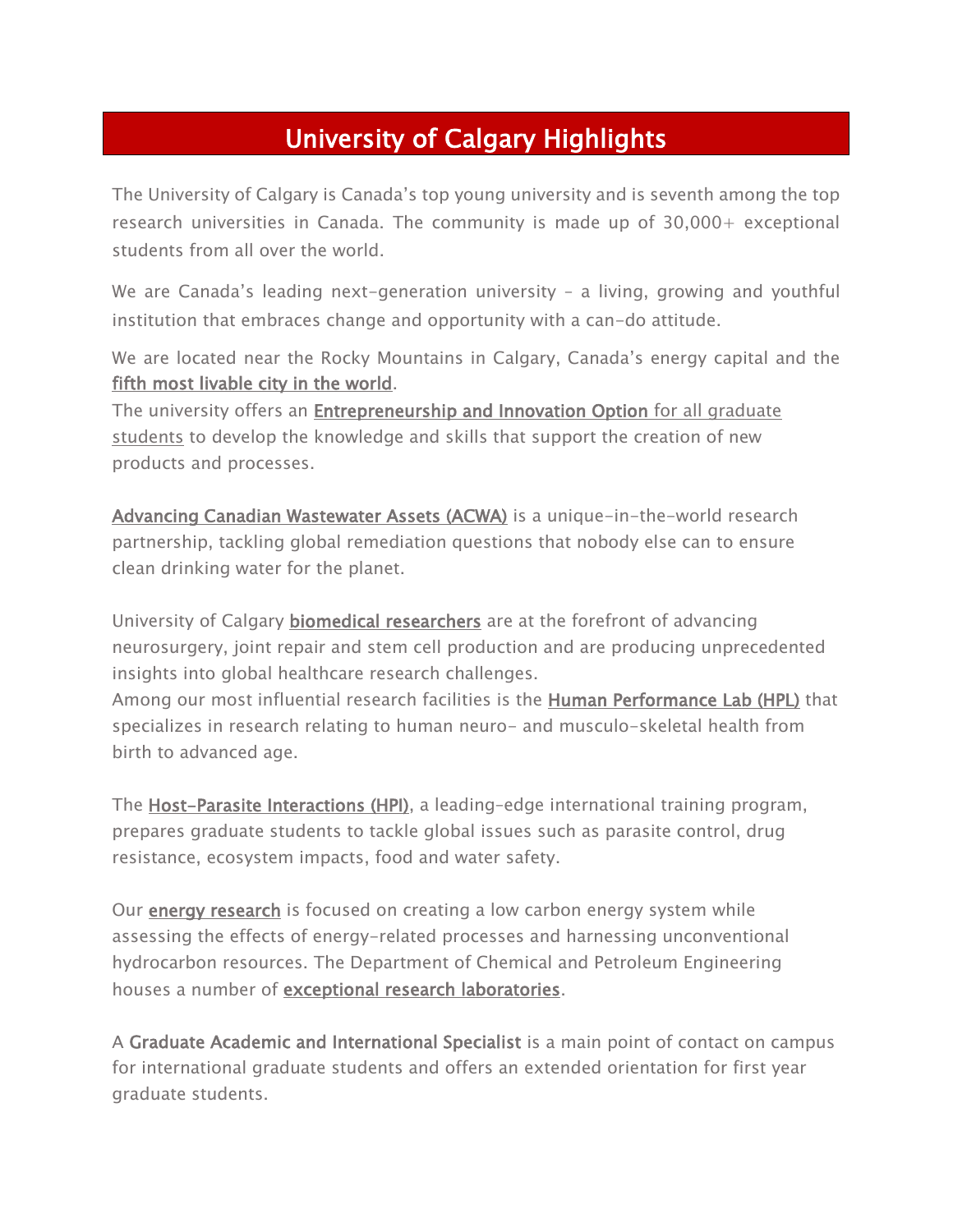# **University of Calgary**

# Priority Research Areas

#### **•** Energy Innovations

- o Discovery new sources
- o Extract with minimal environmental impact
- o Export to markets
- o Plan for future

#### • New Earth Space Technologies

- o Sensor and sensor webs
- o Global navigation satellite systems including GPS
- o Environmental monitoring
- o Space sciences
- o Geospatial modelling

### • Infections, Inflammation and Chronic Diseases

- o Natural resources and environment
- o Climate change
- o Infection and immunity
- o Inflammation
- o Family and social health

#### • Human Dynamics in a Changing World

- o Smart cities
- o Secure Societies
- o Cultural understanding
- o Economy
- o Creativity
- Engineering Solutions for Health: Biomedical Engineering
	- o Integrated approaches for prevention and healthy aging
	- o Technologies for improved diagnostics
	- o Engineered novel therapeutics
	- o Optimized health care system performance